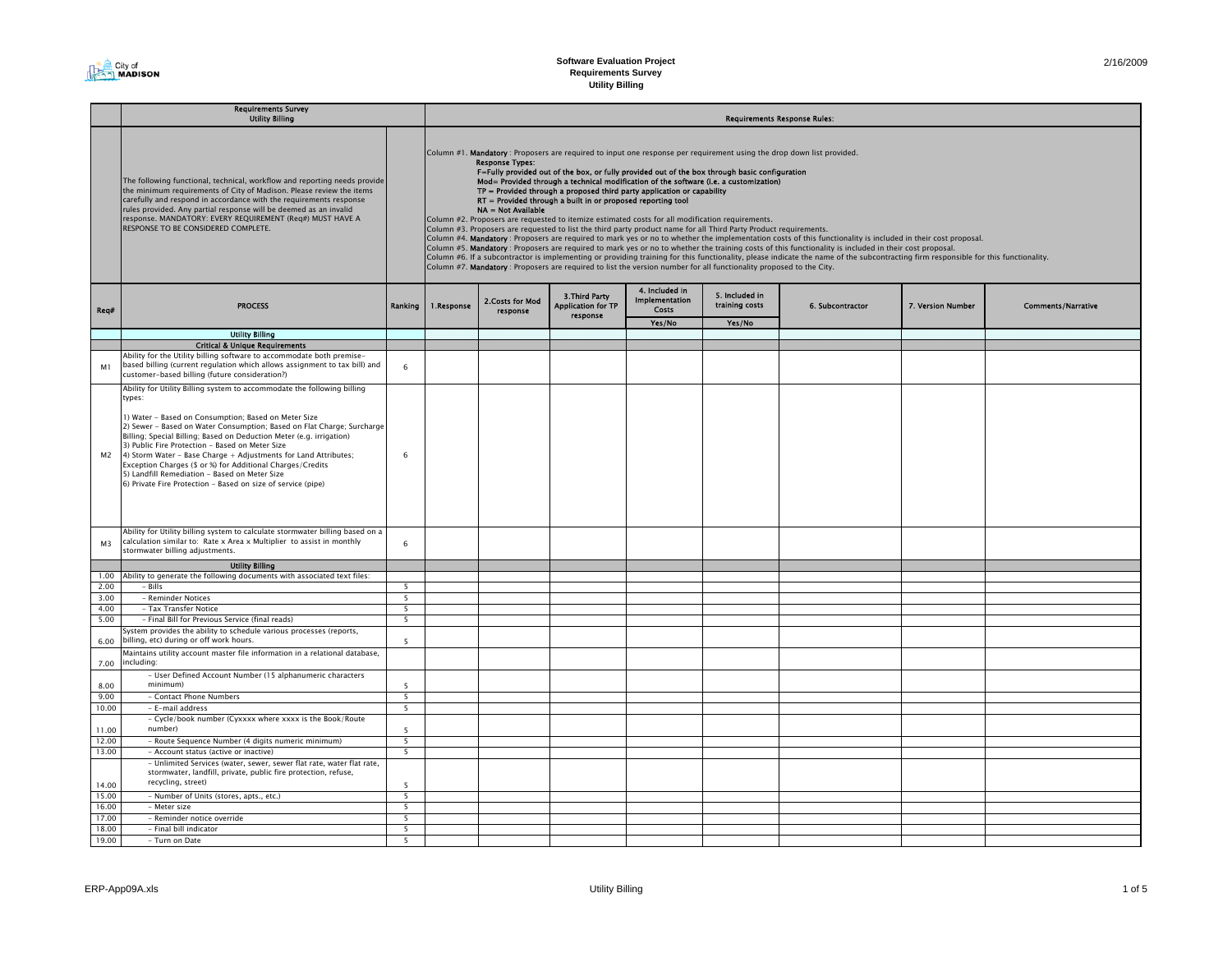

| Req#           | <b>PROCESS</b>                                                                                                                                                                                                   |                                            | Ranking   1. Response | 2. Costs for Mod<br>response | 3. Third Party<br>Application for TP | 4. Included in<br>Implementation<br><b>Costs</b> | 5. Included in<br>training costs | 6. Subcontractor | 7. Version Number | <b>Comments/Narrative</b> |
|----------------|------------------------------------------------------------------------------------------------------------------------------------------------------------------------------------------------------------------|--------------------------------------------|-----------------------|------------------------------|--------------------------------------|--------------------------------------------------|----------------------------------|------------------|-------------------|---------------------------|
|                |                                                                                                                                                                                                                  |                                            |                       |                              | response                             | Yes/No                                           | Yes/No                           |                  |                   |                           |
|                | - Multiple Customer types (residential, commercial, industrial, out                                                                                                                                              |                                            |                       |                              |                                      |                                                  |                                  |                  |                   |                           |
| 20.00          | of City)                                                                                                                                                                                                         | 5                                          |                       |                              |                                      |                                                  |                                  |                  |                   |                           |
| 21.00          | - Billing/Usage/Collection History<br>- Multiple Names and Addresses (both service, billing, property)                                                                                                           | $\overline{\phantom{0}}$                   |                       |                              |                                      |                                                  |                                  |                  |                   |                           |
| 22.00          |                                                                                                                                                                                                                  | 5                                          |                       |                              |                                      |                                                  |                                  |                  |                   |                           |
| 23.00          | - EFT Bank Account & ABA Routing Number                                                                                                                                                                          | 5                                          |                       |                              |                                      |                                                  |                                  |                  |                   |                           |
| 24.00          | - EFT Start/Stop Dates                                                                                                                                                                                           | 5                                          |                       |                              |                                      |                                                  |                                  |                  |                   |                           |
| 25.00          | - EFT Bank Account Type                                                                                                                                                                                          | - 5                                        |                       |                              |                                      |                                                  |                                  |                  |                   |                           |
| 26.00          | - Tax ID/Parcel Number                                                                                                                                                                                           | $\overline{\phantom{a}}$                   |                       |                              |                                      |                                                  |                                  |                  |                   |                           |
| 27.00<br>28.00 | - Amount Due/Received<br>- Comments/Notes (unlimited)                                                                                                                                                            | 5<br>5                                     |                       |                              |                                      |                                                  |                                  |                  |                   |                           |
| 29.00          | - Meter type                                                                                                                                                                                                     | - 5                                        |                       |                              |                                      |                                                  |                                  |                  |                   |                           |
| 30.00          | - Meter Reader Instructions (unlimited)                                                                                                                                                                          | 5                                          |                       |                              |                                      |                                                  |                                  |                  |                   |                           |
|                | - Meter Number (with ability to assign multiple meters per                                                                                                                                                       |                                            |                       |                              |                                      |                                                  |                                  |                  |                   |                           |
| 31.00          | account)                                                                                                                                                                                                         | 5                                          |                       |                              |                                      |                                                  |                                  |                  |                   |                           |
| 32.00          | - Remote Location Description (unlimited)                                                                                                                                                                        | 5                                          |                       |                              |                                      |                                                  |                                  |                  |                   |                           |
| 33.00<br>34.00 | - Remote ID Number<br>- Multiple Rate Codes                                                                                                                                                                      | 5<br>5                                     |                       |                              |                                      |                                                  |                                  |                  |                   |                           |
| 35.00          | - Billing specific comments and notes                                                                                                                                                                            | $\overline{\phantom{a}}$                   |                       |                              |                                      |                                                  |                                  |                  |                   |                           |
|                | Accommodates unlimited user-defined utility types/services and<br>associated charges. Establishes required services and adds new services,<br>as necessary, without additional programming. Includes, but is not |                                            |                       |                              |                                      |                                                  |                                  |                  |                   |                           |
| 36.00          | imited to, utility types/services such as:                                                                                                                                                                       |                                            |                       |                              |                                      |                                                  |                                  |                  |                   |                           |
| 37.00          | - Turn On Fee (regular)                                                                                                                                                                                          | - 5                                        |                       |                              |                                      |                                                  |                                  |                  |                   |                           |
| 38.00          | - Turn On Fee (after hours)                                                                                                                                                                                      | 5                                          |                       |                              |                                      |                                                  |                                  |                  |                   |                           |
| 39.00          | - Sewer Only Flat Rate or Variable Flat Rate (dollar or units)                                                                                                                                                   | 5                                          |                       |                              |                                      |                                                  |                                  |                  |                   |                           |
| 40.00<br>41.00 | - Water (Consumption-based rate)<br>- Sewer (Consumption-based rate)                                                                                                                                             | - 5<br>- 5                                 |                       |                              |                                      |                                                  |                                  |                  |                   |                           |
| 42.00          | - Sewer Deduct Meters (Consumption-based rate)                                                                                                                                                                   | 5                                          |                       |                              |                                      |                                                  |                                  |                  |                   |                           |
| 43.00          | - Multiple Meter Charges                                                                                                                                                                                         | 5                                          |                       |                              |                                      |                                                  |                                  |                  |                   |                           |
| 44.00          | - Sewer Surcharges                                                                                                                                                                                               | 5                                          |                       |                              |                                      |                                                  |                                  |                  |                   |                           |
| 45.00          | - User Defined Automatic Bill Payment                                                                                                                                                                            | -5                                         |                       |                              |                                      |                                                  |                                  |                  |                   |                           |
| 46.00          | - User Defined NSF Fee                                                                                                                                                                                           | $\overline{\phantom{0}}$                   |                       |                              |                                      |                                                  |                                  |                  |                   |                           |
| 47.00<br>48.00 | - Private & Public Fire Protection Charges                                                                                                                                                                       | 5<br>5                                     |                       |                              |                                      |                                                  |                                  |                  |                   |                           |
| 49.00          | - Late Payment Penalty<br>- Domestic Meter Capital Charge                                                                                                                                                        | $\overline{\mathbf{3}}$                    |                       |                              |                                      |                                                  |                                  |                  |                   |                           |
| 50.00          | -Stormwater                                                                                                                                                                                                      | 5                                          |                       |                              |                                      |                                                  |                                  |                  |                   |                           |
| 51.00          | -Landfill                                                                                                                                                                                                        | $\overline{\phantom{a}}$                   |                       |                              |                                      |                                                  |                                  |                  |                   |                           |
| 52.00          | - Construction Water                                                                                                                                                                                             | $\overline{3}$                             |                       |                              |                                      |                                                  |                                  |                  |                   |                           |
| 53.00          | - Hydrant Meter                                                                                                                                                                                                  | 3                                          |                       |                              |                                      |                                                  |                                  |                  |                   |                           |
| 54.00          | - Other User Defined Charges                                                                                                                                                                                     | -5                                         |                       |                              |                                      |                                                  |                                  |                  |                   |                           |
|                | Ability to enter new customer information into the system and pre-print<br>but the application form with entered information for the customer to                                                                 |                                            |                       |                              |                                      |                                                  |                                  |                  |                   |                           |
| 55.00          | sign that includes all associated charges.                                                                                                                                                                       | $\overline{a}$                             |                       |                              |                                      |                                                  |                                  |                  |                   |                           |
| 56.00          | Provides multiple customer classes and rate schedules                                                                                                                                                            | 5                                          |                       |                              |                                      |                                                  |                                  |                  |                   |                           |
| 57.00          | Allows for different charge methods for each user-defined service charge<br>type:                                                                                                                                |                                            |                       |                              |                                      |                                                  |                                  |                  |                   |                           |
| 58.00          | - Flat charge (amount based or day based)                                                                                                                                                                        | $\overline{\phantom{a}}$                   |                       |                              |                                      |                                                  |                                  |                  |                   |                           |
| 59.00          | - Multiplier based on meter definition or user defined multiplier                                                                                                                                                | 5                                          |                       |                              |                                      |                                                  |                                  |                  |                   |                           |
| 60.00          | - Based on consumption, measured by meter                                                                                                                                                                        | 5                                          |                       |                              |                                      |                                                  |                                  |                  |                   |                           |
| 61.00          | -Meter size                                                                                                                                                                                                      | -5                                         |                       |                              |                                      |                                                  |                                  |                  |                   |                           |
| 62.00<br>63.00 | -Service (pipe) size<br>-Parcel Data (pervious and/or impervious areas)                                                                                                                                          | $\overline{\phantom{a}}$<br>$\overline{4}$ |                       |                              |                                      |                                                  |                                  |                  |                   |                           |
| 64.00          | - Sewer Only Flat Rate or Variable Flat Rate (dollar or units)                                                                                                                                                   | 5                                          |                       |                              |                                      |                                                  |                                  |                  |                   |                           |
|                | Ability to have multiple meters accounts associated with the same                                                                                                                                                |                                            |                       |                              |                                      |                                                  |                                  |                  |                   |                           |
| 65.00          | address.<br>Provides for mass changes to accounts due to the deletion of a cycle, the                                                                                                                            |                                            |                       |                              |                                      |                                                  |                                  |                  |                   |                           |
| 66.00          | merging of existing cycles, or moving a sub-segment of a cycle to<br>another.                                                                                                                                    | 5                                          |                       |                              |                                      |                                                  |                                  |                  |                   |                           |
| 67.00          | Ability to add, delete, or suspend (for a user-defined time period) and<br>itemize service charges and/or any miscellaneous fees to utility bill.                                                                | 5                                          |                       |                              |                                      |                                                  |                                  |                  |                   |                           |
|                | Ability to create, edit and revise rate tables, tracking history of prior rate<br>68.00 tables.                                                                                                                  | 5                                          |                       |                              |                                      |                                                  |                                  |                  |                   |                           |
|                | 69.00 Ability to create / update Meter numbers.                                                                                                                                                                  | 5                                          |                       |                              |                                      |                                                  |                                  |                  |                   |                           |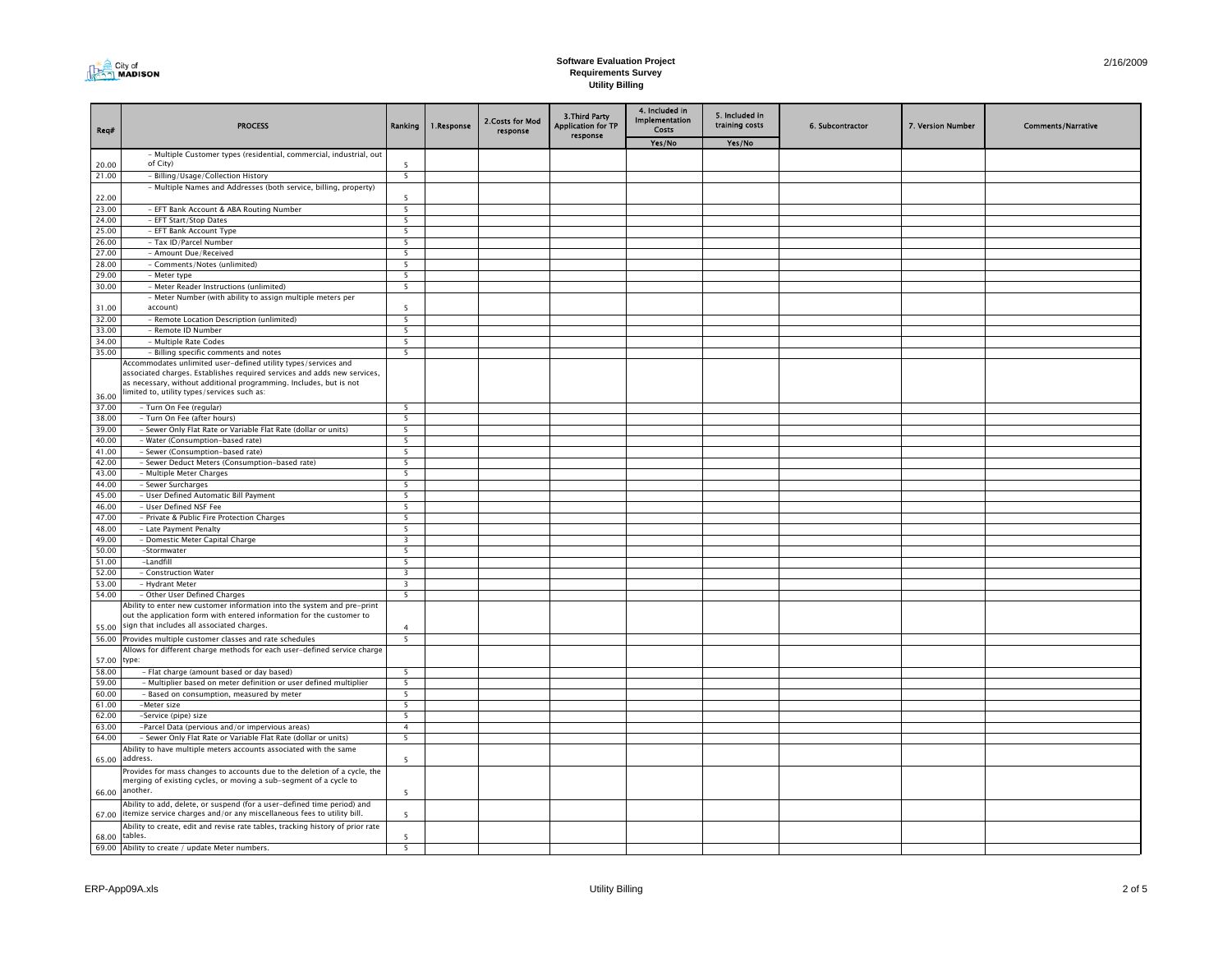

| Reg#   | <b>PROCESS</b>                                                                                                                                                  | <b>Ranking</b>           | 1.Response | 2. Costs for Mod<br>response | 3. Third Party<br><b>Application for TP</b><br>response | 4. Included in<br>Implementation<br>Costs | 5. Included in<br>training costs | 6. Subcontractor | 7. Version Number | <b>Comments/Narrative</b> |
|--------|-----------------------------------------------------------------------------------------------------------------------------------------------------------------|--------------------------|------------|------------------------------|---------------------------------------------------------|-------------------------------------------|----------------------------------|------------------|-------------------|---------------------------|
|        |                                                                                                                                                                 |                          |            |                              |                                                         | Yes/No                                    | Yes/No                           |                  |                   |                           |
|        | 70.00 System allows the ability to track the following for installed meters:                                                                                    |                          |            |                              |                                                         |                                           |                                  |                  |                   |                           |
| 71.00  | - active / inactive                                                                                                                                             | -5                       |            |                              |                                                         |                                           |                                  |                  |                   |                           |
| 72.00  | - age                                                                                                                                                           | $\overline{\phantom{a}}$ |            |                              |                                                         |                                           |                                  |                  |                   |                           |
| 73.00  | - size and type                                                                                                                                                 | 5                        |            |                              |                                                         |                                           |                                  |                  |                   |                           |
| 74.00  | Capability to support compound water meters.                                                                                                                    | 5                        |            |                              |                                                         |                                           |                                  |                  |                   |                           |
|        | 75.00 Ability to reinstate an inactive account.                                                                                                                 | - 5                      |            |                              |                                                         |                                           |                                  |                  |                   |                           |
|        | Ability to maintain inactive accounts on-line for a user-defined period of<br>76.00 time before purging from the system.                                        | 5                        |            |                              |                                                         |                                           |                                  |                  |                   |                           |
|        | 77.00 Ability to retain inactive account information.                                                                                                           | -5                       |            |                              |                                                         |                                           |                                  |                  |                   |                           |
|        | Ability to change account status to 'off' or inactive, but with past due<br>78.00 amount.                                                                       | -5                       |            |                              |                                                         |                                           |                                  |                  |                   |                           |
| 79.00  | Allows the addition and reassignment of cycles and routes without<br>affecting the customer or location identification numbers.                                 | $\overline{\phantom{a}}$ |            |                              |                                                         |                                           |                                  |                  |                   |                           |
| 80.00  | System must accommodate and identify the following read types:                                                                                                  |                          |            |                              |                                                         |                                           |                                  |                  |                   |                           |
|        | Capability to interface with any hand-held electronic meter<br>a)                                                                                               |                          |            |                              |                                                         |                                           |                                  |                  |                   |                           |
| 81.00  | reading system<br>Capability to interface with the City's current hand-held<br>b)                                                                               | -5                       |            |                              |                                                         |                                           |                                  |                  |                   |                           |
| 82.00  | electronic meter reading system (Itron-EVRS)                                                                                                                    | 5                        |            |                              |                                                         |                                           |                                  |                  |                   |                           |
| 83.00  | Ability for a user to enter a manual estimate.<br>$\mathsf{C}$                                                                                                  | 5                        |            |                              |                                                         |                                           |                                  |                  |                   |                           |
| 84.00  | Ability for system to estimate read based on usage from last<br>d)<br>billing AND the same period of the prior year - estimate is displayed<br>on customer bill | $5\overline{2}$          |            |                              |                                                         |                                           |                                  |                  |                   |                           |
|        | Ability to update G/L with journal entries made in utility billing after<br>85.00 proper approvals.                                                             | $\overline{\phantom{a}}$ |            |                              |                                                         |                                           |                                  |                  |                   |                           |
|        | Ability to export a file of utility bills to an external bill printing<br>86.00 organization.                                                                   | -5                       |            |                              |                                                         |                                           |                                  |                  |                   |                           |
| 87.00  | Jses Zip+4 software for sorting of utility bills by zip code to obtain the<br>best postal rate possible.                                                        | $\overline{\mathbf{3}}$  |            |                              |                                                         |                                           |                                  |                  |                   |                           |
| 88.00  | Interfaces with General Ledger, Accounts Receivable, Inventory, Cash<br>Receipting/P.O.S and an office automation suite.                                        | $\overline{5}$           |            |                              |                                                         |                                           |                                  |                  |                   |                           |
| 89.00  | Ability to interface with point-of-sale terminals and PC's with OCR or bar<br>code reading devices, including hand held scanners.                               | -5                       |            |                              |                                                         |                                           |                                  |                  |                   |                           |
|        | System integrates with an integrated voice response system to allow<br>customers to be able to inquire on account and bill information via                      |                          |            |                              |                                                         |                                           |                                  |                  |                   |                           |
| 90.00  | phone.<br>System integrates with the City's web site to provide online functionality                                                                            | $\overline{\mathbf{3}}$  |            |                              |                                                         |                                           |                                  |                  |                   |                           |
| 91.00  | where customers can access information related to their account, secured<br>by an account password. Including:                                                  |                          |            |                              |                                                         |                                           |                                  |                  |                   |                           |
| 92.00  | - Consumption History                                                                                                                                           | 5                        |            |                              |                                                         |                                           |                                  |                  |                   |                           |
| 93.00  | - Payment History                                                                                                                                               | 5                        |            |                              |                                                         |                                           |                                  |                  |                   |                           |
| 94.00  | - Current Bill                                                                                                                                                  | - 5                      |            |                              |                                                         |                                           |                                  |                  |                   |                           |
| 95.00  | - Ability to pay online                                                                                                                                         | - 5                      |            |                              |                                                         |                                           |                                  |                  |                   |                           |
| 96.00  | - General Account information                                                                                                                                   | 5                        |            |                              |                                                         |                                           |                                  |                  |                   |                           |
| 97.00  | -Other User defined                                                                                                                                             | $\overline{\phantom{a}}$ |            |                              |                                                         |                                           |                                  |                  |                   |                           |
| 98.00  | lystem provides the ability to apply security deposits to accounts, either<br>after meeting criteria, or when the customer is inactivated from an<br>account.   | $\overline{4}$           |            |                              |                                                         |                                           |                                  |                  |                   |                           |
| 99.00  | System will calculate interest on customer utility bill deposits at a rate the<br>City determines.                                                              | $\overline{a}$           |            |                              |                                                         |                                           |                                  |                  |                   |                           |
|        | 100.00 System will print a detailed receipt for all customer deposits.                                                                                          | $\overline{4}$           |            |                              |                                                         |                                           |                                  |                  |                   |                           |
|        | System will allow customer deposits to default to a City determined rate,<br>101.00 which can be over-ridden when the deposit is taken                          | $\overline{a}$           |            |                              |                                                         |                                           |                                  |                  |                   |                           |
|        | Capability to prompt the meter reader by displaying route & read                                                                                                |                          |            |                              |                                                         |                                           |                                  |                  |                   |                           |
|        | 102.00 sequence.<br>system provides the ability to establish billing cycle records with month                                                                   | $\overline{\phantom{a}}$ |            |                              |                                                         |                                           |                                  |                  |                   |                           |
|        | 103.00 year; bill distribution date; bill due date and final due date.                                                                                          |                          |            |                              |                                                         |                                           |                                  |                  |                   |                           |
|        | 104.00 System has the ability to calculate all bills.                                                                                                           | 5                        |            |                              |                                                         |                                           |                                  |                  |                   |                           |
|        | Allows an authorized user to estimate a utility bill based on criteria<br>105.00 established by the City                                                        | $\overline{\phantom{a}}$ |            |                              |                                                         |                                           |                                  |                  |                   |                           |
| 106.00 | Capability of automatically applying certain misc. charges of varying<br>amounts against selected accounts.                                                     | 5                        |            |                              |                                                         |                                           |                                  |                  |                   |                           |
|        | 107.00 Ability to double-bill user-specified services for accounts.                                                                                             | - 5                      |            |                              |                                                         |                                           |                                  |                  |                   |                           |
|        | 108.00 Ability to handle meter readings with 3, 4, 5, 6 or 7 significant digits.                                                                                | 5                        |            |                              |                                                         |                                           |                                  |                  |                   |                           |
|        | 109.00 Ability to calculate a credits.                                                                                                                          | $\overline{\phantom{a}}$ |            |                              |                                                         |                                           |                                  |                  |                   |                           |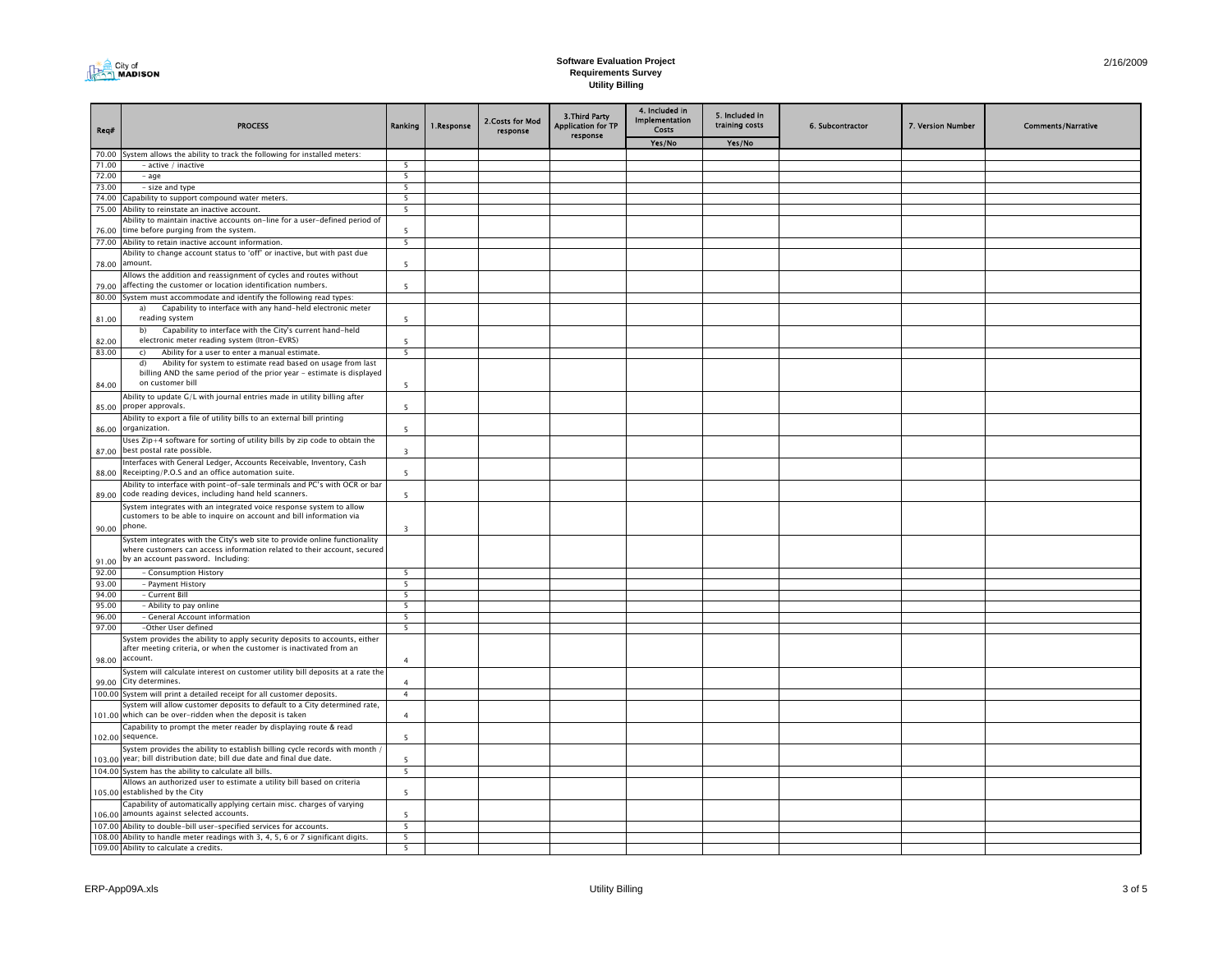

| Req#   | <b>PROCESS</b>                                                                                                                                                                     | Ranking                  | 1.Response | 2. Costs for Mod<br>response | 3. Third Party<br><b>Application for TP</b><br>response | 4. Included in<br><b>Implementation</b><br>Costs | 5. Included in<br>training costs | 6. Subcontractor | 7. Version Number | <b>Comments/Narrative</b> |
|--------|------------------------------------------------------------------------------------------------------------------------------------------------------------------------------------|--------------------------|------------|------------------------------|---------------------------------------------------------|--------------------------------------------------|----------------------------------|------------------|-------------------|---------------------------|
|        |                                                                                                                                                                                    |                          |            |                              |                                                         | Yes/No                                           | Yes/No                           |                  |                   |                           |
|        | 110.00 Ability to bill accounts in excess of x,xxx,xxx dollars.                                                                                                                    | - 5                      |            |                              |                                                         |                                                  |                                  |                  |                   |                           |
|        | 111.00 Ability to process seasonal billings.                                                                                                                                       | $\overline{\mathbf{3}}$  |            |                              |                                                         |                                                  |                                  |                  |                   |                           |
| 112.00 | Ability to allow for the cration of account level recurring adjustments to<br>billings based on the following methods:                                                             |                          |            |                              |                                                         |                                                  |                                  |                  |                   |                           |
| 113.00 | Water consumption based on one or more separate meter readings                                                                                                                     | $\overline{5}$           |            |                              |                                                         |                                                  |                                  |                  |                   |                           |
| 114.00 | Flixed addition/reduction by quantity or percentage to pervious and/or<br>imperviouse areas                                                                                        | -5                       |            |                              |                                                         |                                                  |                                  |                  |                   |                           |
|        | User has the ability, when working in a billing cycle, to change a read, and<br>115.00 then to either individually rebill or recalculate the bill.                                 | $\overline{5}$           |            |                              |                                                         |                                                  |                                  |                  |                   |                           |
| 116.00 | Ability to generate bills capable of being read via OCR or bar code<br>scanners. Information on barcode must include:                                                              |                          |            |                              |                                                         |                                                  |                                  |                  |                   |                           |
| 117.00 | - Account #                                                                                                                                                                        | -5                       |            |                              |                                                         |                                                  |                                  |                  |                   |                           |
| 118.00 | - Bill Amount                                                                                                                                                                      | $\overline{5}$           |            |                              |                                                         |                                                  |                                  |                  |                   |                           |
| 119.00 | -Customer #                                                                                                                                                                        | 5                        |            |                              |                                                         |                                                  |                                  |                  |                   |                           |
| 120.00 | -Other User defined                                                                                                                                                                | 5                        |            |                              |                                                         |                                                  |                                  |                  |                   |                           |
| 121.00 | Ability to place accounts on hold until the rate(s) are confirmed for<br>the next billing cycle/period                                                                             | 5                        |            |                              |                                                         |                                                  |                                  |                  |                   |                           |
|        | System provides an audit trail/exception report that lists detailed bills<br>122.00 that meet the City's user-defined criteria.                                                    | 5                        |            |                              |                                                         |                                                  |                                  |                  |                   |                           |
|        | Systemallow for recompution report that details accounts that have an<br>actual read for the current billing cycle and estimated read the prior                                    |                          |            |                              |                                                         |                                                  |                                  |                  |                   |                           |
|        | 123.00 billing cycle.<br>System provides the ability to post updates to accounts with new billing                                                                                  | 5                        |            |                              |                                                         |                                                  |                                  |                  |                   |                           |
| 124.00 | information once bills are mailed (e.g, amount due, reads, dates, etc.).                                                                                                           | 5                        |            |                              |                                                         |                                                  |                                  |                  |                   |                           |
|        | 125.00 System provides the ability to recreate current bills.                                                                                                                      | 5                        |            |                              |                                                         |                                                  |                                  |                  |                   |                           |
| 126.00 | Delineates tenant-landlord relationship. Allows user to specify who<br>receives the bill and who is responsible for delinquencies.                                                 | $\overline{5}$           |            |                              |                                                         |                                                  |                                  |                  |                   |                           |
|        | System provides the ability to send final notices to the landlord if a<br>tenant is responsible for the bill, and the landlord would like to be<br>127.00 informed of non-payment. | $\overline{\phantom{a}}$ |            |                              |                                                         |                                                  |                                  |                  |                   |                           |
|        | Generates final bill, once the date and final read is entered, at any point                                                                                                        |                          |            |                              |                                                         |                                                  |                                  |                  |                   |                           |
|        | 128.00 during the billing cycle.<br>Ability to apply credit and debit adjustments and positive / negative                                                                          | 5                        |            |                              |                                                         |                                                  |                                  |                  |                   |                           |
| 129.00 | consumption adjustments to accounts anytime during the billing cycle.                                                                                                              | 5                        |            |                              |                                                         |                                                  |                                  |                  |                   |                           |
|        | Adjustments report displays adjustment details including dollar amount,<br>130.00 consumption volume and rate code.                                                                | 5                        |            |                              |                                                         |                                                  |                                  |                  |                   |                           |
|        | Adjustments report displays amount of adjustment based on demand<br>131.00 (service charge) amount.                                                                                | -5                       |            |                              |                                                         |                                                  |                                  |                  |                   |                           |
|        | 132.00 Ability to edit reads at any time, before, during, or after billing.                                                                                                        | 5                        |            |                              |                                                         |                                                  |                                  |                  |                   |                           |
|        | Ability to prorate service fees for partial billing due to initiation or<br>133.00 termination of accounts.                                                                        | 5                        |            |                              |                                                         |                                                  |                                  |                  |                   |                           |
| 134.00 | Provides the ability to enter adjustments to customer accounts and<br>reprint single billing statements reflecting the adjustments made.                                           | 5                        |            |                              |                                                         |                                                  |                                  |                  |                   |                           |
| 135.00 | Capability to print previous period/last year's comparative period<br>consumption and current period consumption on each bill.                                                     | $\overline{4}$           |            |                              |                                                         |                                                  |                                  |                  |                   |                           |
|        | For accounts that are paying via ACH, still generate a bill with a message<br>136.00 indicating that the charge should not be paid.                                                | 5                        |            |                              |                                                         |                                                  |                                  |                  |                   |                           |
|        | 137.00 Ability to bill various cycles at differing frequencies.                                                                                                                    | $\overline{5}$           |            |                              |                                                         |                                                  |                                  |                  |                   |                           |
|        | Ability to provide general system messages and account specific                                                                                                                    |                          |            |                              |                                                         |                                                  |                                  |                  |                   |                           |
|        | messages for printing on bills with the ability to modify those messages<br>138.00 for each bill run.                                                                              | $\overline{5}$           |            |                              |                                                         |                                                  |                                  |                  |                   |                           |
|        | 139.00 Bills can be based on multiple components.                                                                                                                                  | 5                        |            |                              |                                                         |                                                  |                                  |                  |                   |                           |
|        | Ability to calculate and print all bills due in a given month, within a single<br>140.00 cycle or for all cycles.                                                                  | 5                        |            |                              |                                                         |                                                  |                                  |                  |                   |                           |
|        | 141.00 Ability to re-calculate bills before posting to accounts.                                                                                                                   | $\overline{\phantom{a}}$ |            |                              |                                                         |                                                  |                                  |                  |                   |                           |
|        | 142.00 Capability to include total arrearages on the bills.                                                                                                                        | 5                        |            |                              |                                                         |                                                  |                                  |                  |                   |                           |
|        | Reverses payment for bad checks and optionally assesses a user-defined<br>143.00 NSF charge.                                                                                       | 5                        |            |                              |                                                         |                                                  |                                  |                  |                   |                           |
|        | Ability to process user-defined payment arrangements and flag if<br>144.00 payments are not being met.                                                                             | 5                        |            |                              |                                                         |                                                  |                                  |                  |                   |                           |